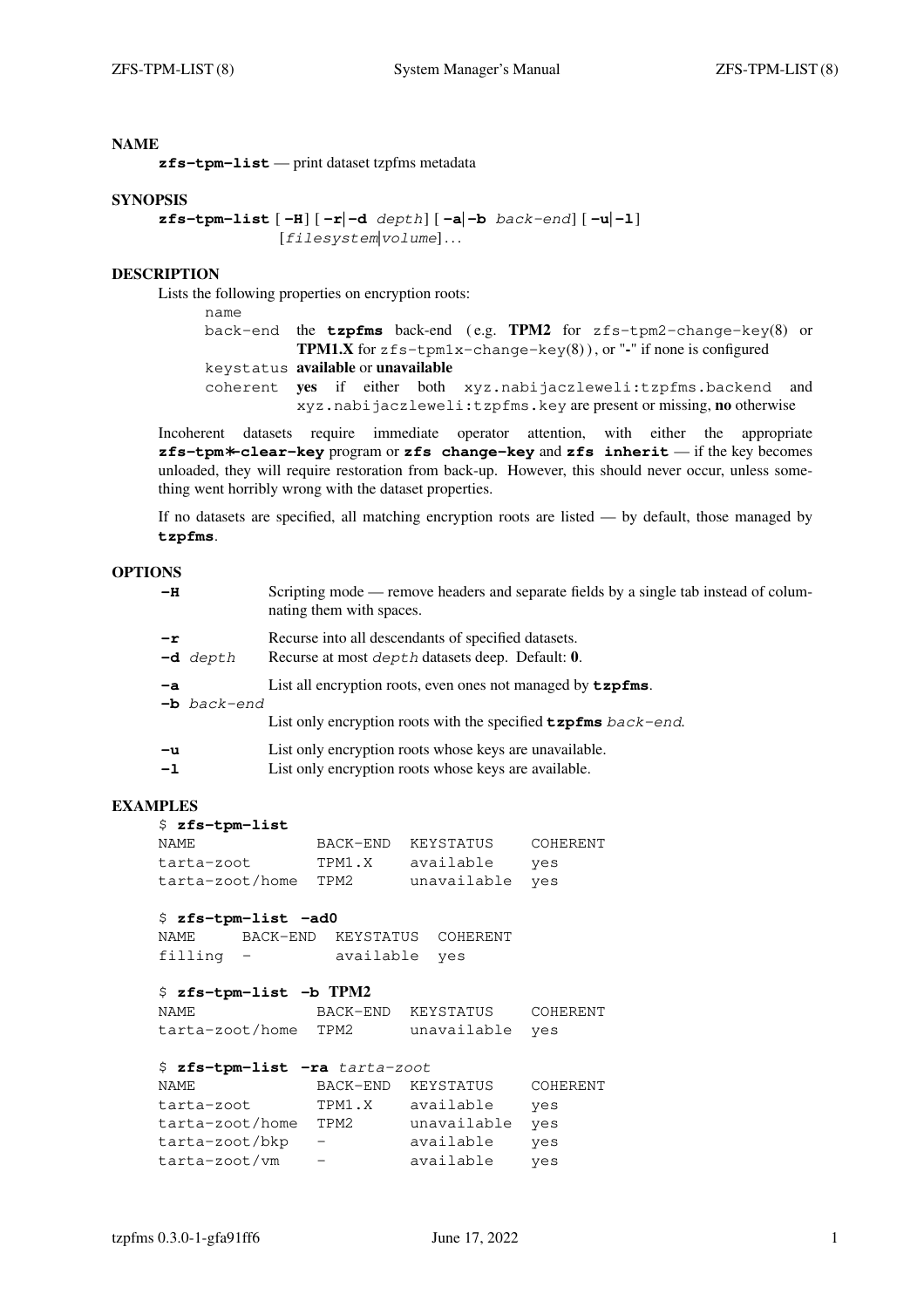# \$ **zfs-tpm-list −al**

| BACK-END                 |               |                    |
|--------------------------|---------------|--------------------|
|                          | available yes |                    |
| TPM1.X                   | available yes |                    |
| $\overline{\phantom{m}}$ | available yes |                    |
|                          | available yes |                    |
|                          |               | KEYSTATUS COHERENT |

# **SPECIAL THANKS**

To all who support further development, in particular:

**•** ThePhD

- **•** Embark Studios
- **•** Jasper Bekkers

# **REPORTING BUGS**

**https://todo.sr.ht/˜nabijaczleweli/tzpfms**

~nabijaczleweli/tzpfms@lists.sr.ht, archived at archived **https://lists.sr.ht/˜nabijaczleweli/tzpfms**.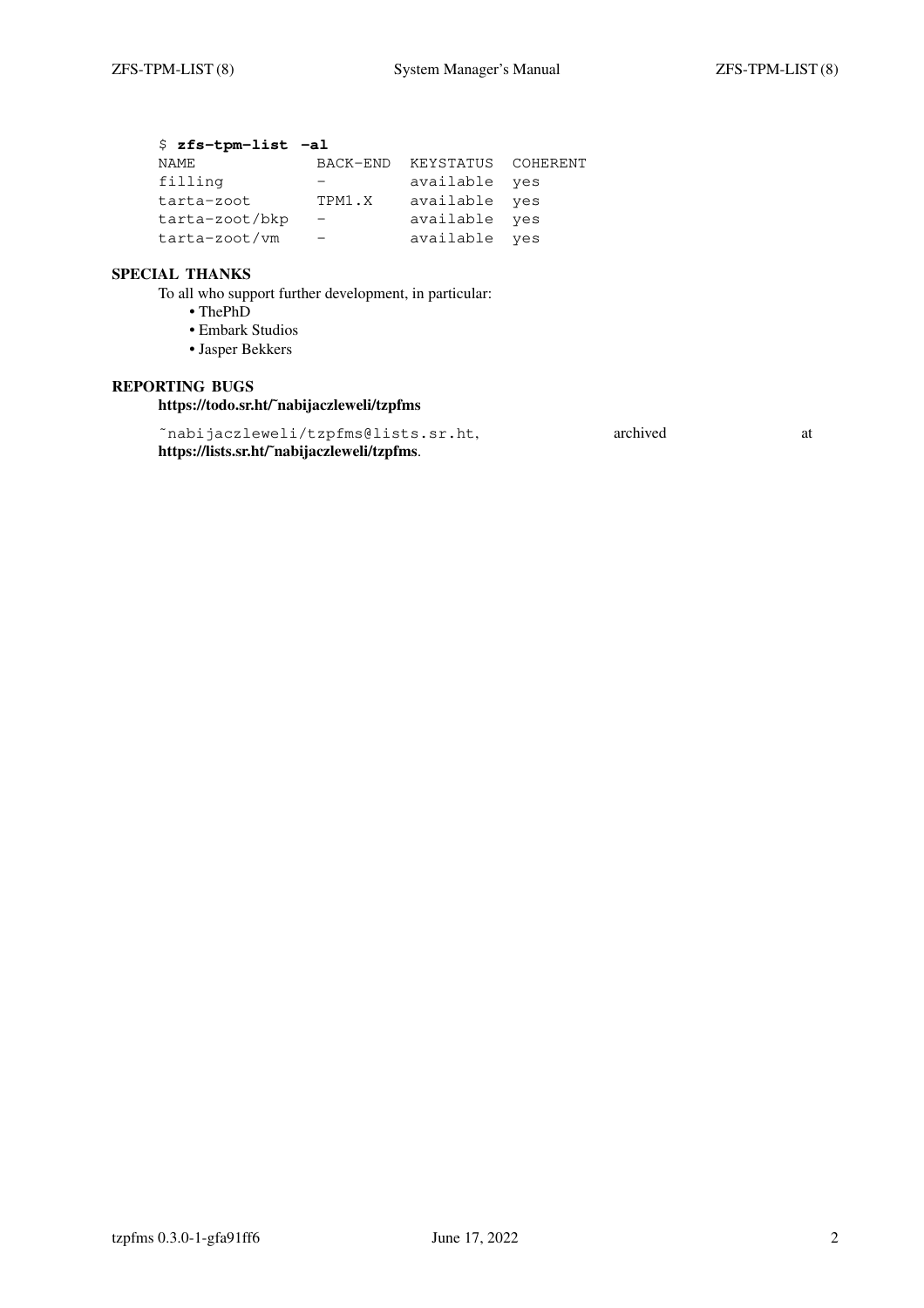**zfs-tpm1x-change-key** — change ZFS dataset key to one stored on the TPM

#### **SYNOPSIS**

**zfs-tpm1x-change-key** [ **−b** backup-file] [ **−P** PCR[**,**PCR]...] dataset

## **DESCRIPTION**

To normalise the dataset, **zfs-tpm1x-change-key** will open its encryption root in its stead. **zfs-tpm1x-change-key** will *never* create or destroy encryption roots; use zfs-change-key(8) for that.

First, a connection is made to the TPM, which *must* be TPM-1.X-compatible.

If dataset was previously encrypted with **tzpfms** and the **TPM1.X** back-end was used, the metadata will be silently cleared. Otherwise, or in case of an error, data required for manual intervention will be printed to the standard error stream.

Next, a new wrapping key is generated on the TPM, optionally backed up ( see **OPTIONS**), and sealed on the TPM; the user is prompted for an optional passphrase to protect the key with, and for the SRK passphrase, set when taking ownership, if not "well-known" (all zeroes).

The following properties are set on dataset:

- **•** xyz.nabijaczleweli:tzpfms.backend=**TPM1.X**
- **•** xyz.nabijaczleweli:tzpfms.key=parent-key-blob**:**sealed-object-blob

tzpfms.backend identifies this dataset for work with **TPM1.X**-back-ended **tzpfms** tools ( namely  $zfs$ -tpm1x-change-key(8),  $zfs$ -tpm1x-load-key(8), and  $zfs$ -tpm1x-clear-key(8)).

tzpfms.key is a colon-separated pair of hexadecimal-string (i.e. "4F7730" for "Ow0") blobs; the first one represents the RSA key protecting the blob, and it is protected with either the passphrase, if provided, or the SHA1 constant CE4CF677875B5EB8993591D5A9AF1ED24A3A8736; the second represents the sealed object containing the wrapping key, and is protected with the SHA1 constant B9EE715DBE4B243FAA81EA04306E063710383E35. There exists no other user-land tool for decrypting this; perhaps there should be.

Finally, the equivalent of **zfs change-key −o** keylocation=prompt **−o** keyformat=raw dataset is performed with the new key. If an error occurred, best effort is made to clean up the properties, or to issue a note for manual intervention into the standard error stream.

A final verification should be made by running **zfs-tpm1x-load-key −n** dataset. If that command succeeds, all is well, but otherwise the dataset can be manually rolled back to a passphrase with **zfs-tpm1x-clear-key** dataset ( or, if that fails to work, **zfs change-key −o** keyformat=passphrase dataset ), and you are hereby asked to report a bug, please.

**zfs-tpm1x-clear-key** dataset can be used to clear the properties and go back to using a passphrase.

#### **OPTIONS**

**−b** backup-file

Save a back-up of the key to backup-file, which must not exist beforehand. This back-up *must* be stored securely, off-site. In case of a catastrophic event, the key can be loaded by running

**zfs load-key** dataset < backup-file

**−P** PCR[**,**PCR]... Bind the key to space- or comma-separated PCRs— if they change, the wrapping key will not be able to be unsealed. The minimum number of PCRs for a PC TPM is **24** ( numbered **0**..**23** ). For most, this is also the maximum.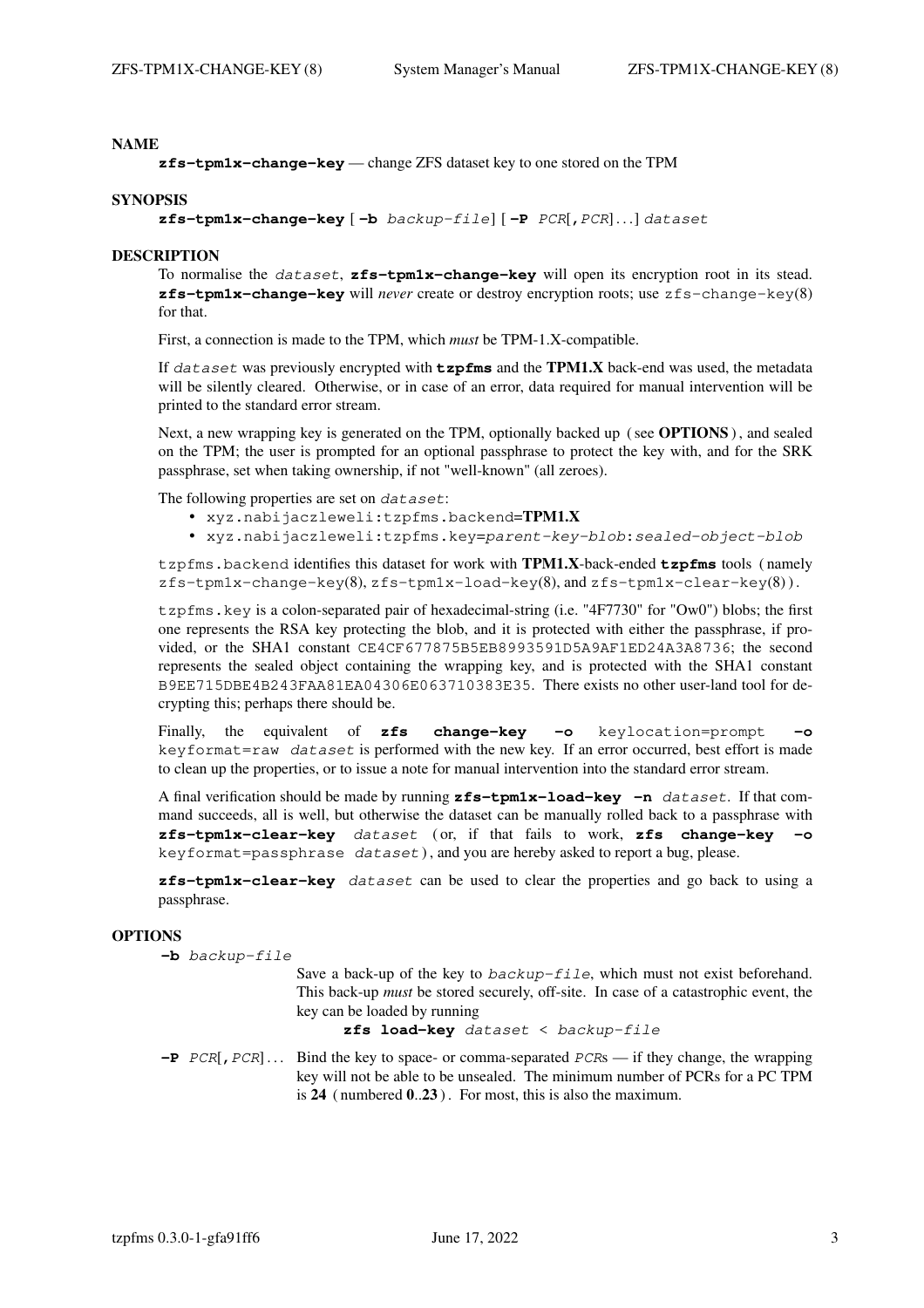## **ENVIRONMENT VARIABLES**

TZPFMS\_PASSPHRASE\_HELPER

By default, passphrases are prompted for and read in on the standard output and input streams. If TZPFMS\_PASSPHRASE\_HELPER is set and nonempty, it will be run via /bin/**sh −c** to provide each passphrase, instead.

The standard output stream of the helper is tied to an anonymous file and used in its entirety as the passphrase, except for a trailing new-line, if any. The arguments are:

- \$1 Pre-formatted noun phrase with all the information below, for use as a prompt
- \$2 Either the dataset name or the element of the TPM hierarchy being prompted for
- \$3 "new" if this is for a new passphrase, otherwise blank
- \$4 "again" if it's the second prompt for that passphrase, otherwise blank

If the helper doesn't exist ( the shell exits with **127** ), a diagnostic is issued and the normal prompt is used as fall-back. If it fails for any other reason, the prompting is aborted.

## **TPM1.X back-end configuration**

### **TPM selection**

The **tzpfms** suite connects to a local tcsd(8) process ( at localhost:30003 ) by default. Use the environment variable TZPFMS\_TPM1X to specify a remote TCS hostname.

The TrouSerS tcsd(8) daemon will try /dev/tpm0, then /udev/tpm0, then /dev/tpm; by occupying one of the earlier ones with, for example, shell redirection, a later one can be selected.

#### **See also**

The TrouSerS project page at **https://sourceforge.net/projects/trousers**.

The TPM 1.2 main specification index at **https://trustedcomputinggroup.org/resource/tpm-mainspecification**.

#### **SPECIAL THANKS**

To all who support further development, in particular:

- **•** ThePhD
- **•** Embark Studios
- **•** Jasper Bekkers

## **REPORTING BUGS**

**https://todo.sr.ht/˜nabijaczleweli/tzpfms**

| "nabijaczleweli/tzpfms@lists.sr.ht,         | archived |  |
|---------------------------------------------|----------|--|
| https://lists.sr.ht/~nabijaczleweli/tzpfms. |          |  |

#### **SEE ALSO**

PCR allocations:

**https://wiki.archlinux.org/title/Trusted\_Platform\_Module#Accessing\_PCR\_registers** and **https://trustedcomputinggroup.org/wp-content/uploads/PC-**

**ClientSpecific\_Platform\_Profile\_for\_TPM\_2p0\_Systems\_v51.pdf**, Section 2.3.4 "PCR Usage", Table 1.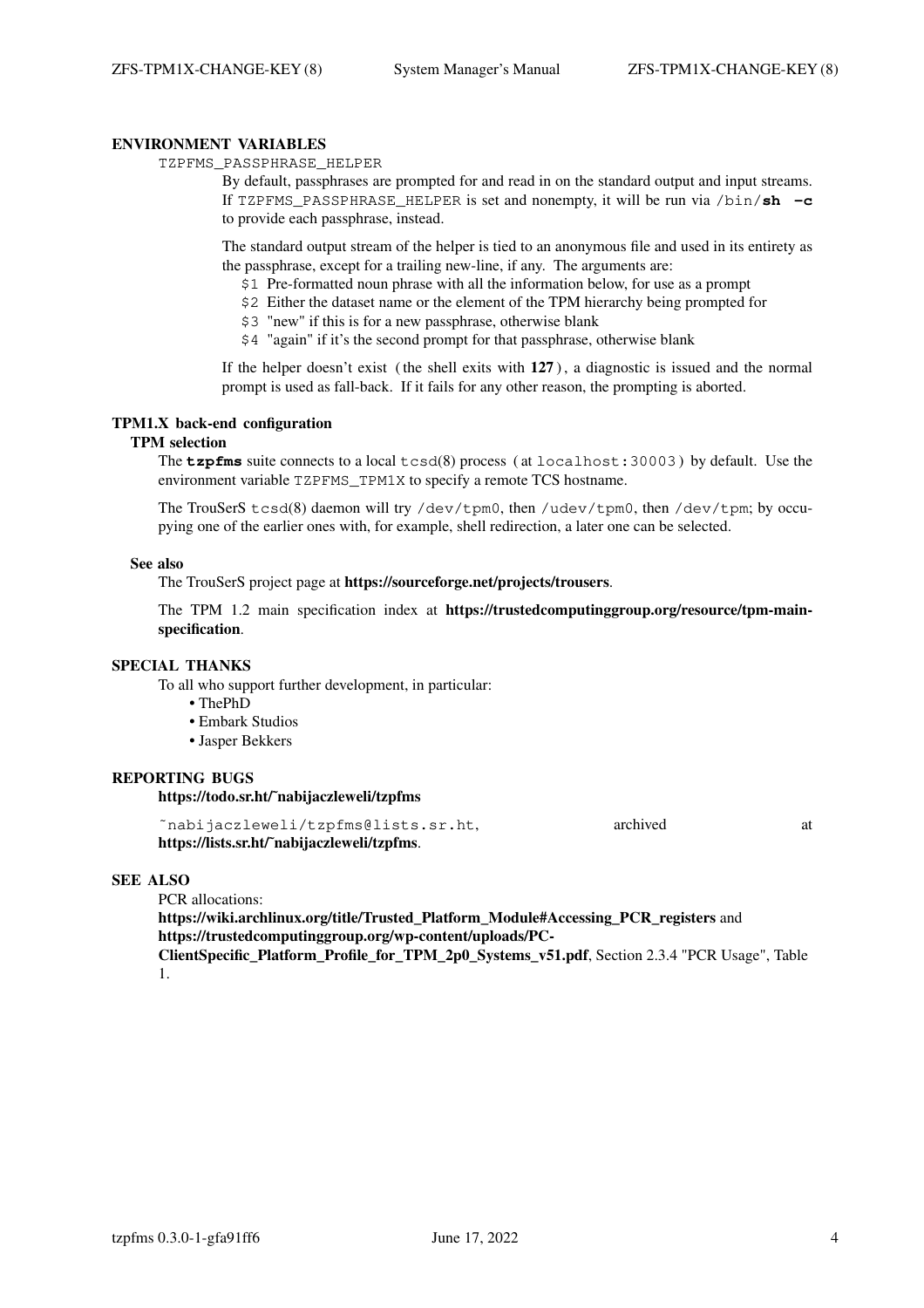**zfs-tpm1x-clear-key** — rewrap ZFS dataset key in passsword and clear tzpfms TPM1.X metadata

#### **SYNOPSIS**

**zfs-tpm1x-clear-key** dataset

#### **DESCRIPTION**

After verifying dataset was encrypted with **tzpfms** backend **TPM1.X**:

- 1. performs the equivalent of **zfs change-key −o** keylocation=prompt **−o** keyformat=passphrase dataset, 2. removes the xyz.nabijaczleweli:tzpfms.{backend, key} properties from
- dataset.

See zfs-tpm1x-change-key(8) for a detailed description.

## **TPM1.X back-end configuration**

# **TPM selection**

The **tzpfms** suite connects to a local tcsd(8) process ( at localhost:30003 ) by default. Use the environment variable TZPFMS TPM1X to specify a remote TCS hostname.

The TrouSerS tcsd(8) daemon will try /dev/tpm0, then /udev/tpm0, then /dev/tpm; by occupying one of the earlier ones with, for example, shell redirection, a later one can be selected.

## **See also**

The TrouSerS project page at **https://sourceforge.net/projects/trousers**.

The TPM 1.2 main specification index at **https://trustedcomputinggroup.org/resource/tpm-mainspecification**.

#### **SPECIAL THANKS**

To all who support further development, in particular:

- **•** ThePhD
- **•** Embark Studios
- **•** Jasper Bekkers

#### **REPORTING BUGS**

**https://todo.sr.ht/˜nabijaczleweli/tzpfms**

~nabijaczleweli/tzpfms@lists.sr.ht, archived archived at **https://lists.sr.ht/˜nabijaczleweli/tzpfms**.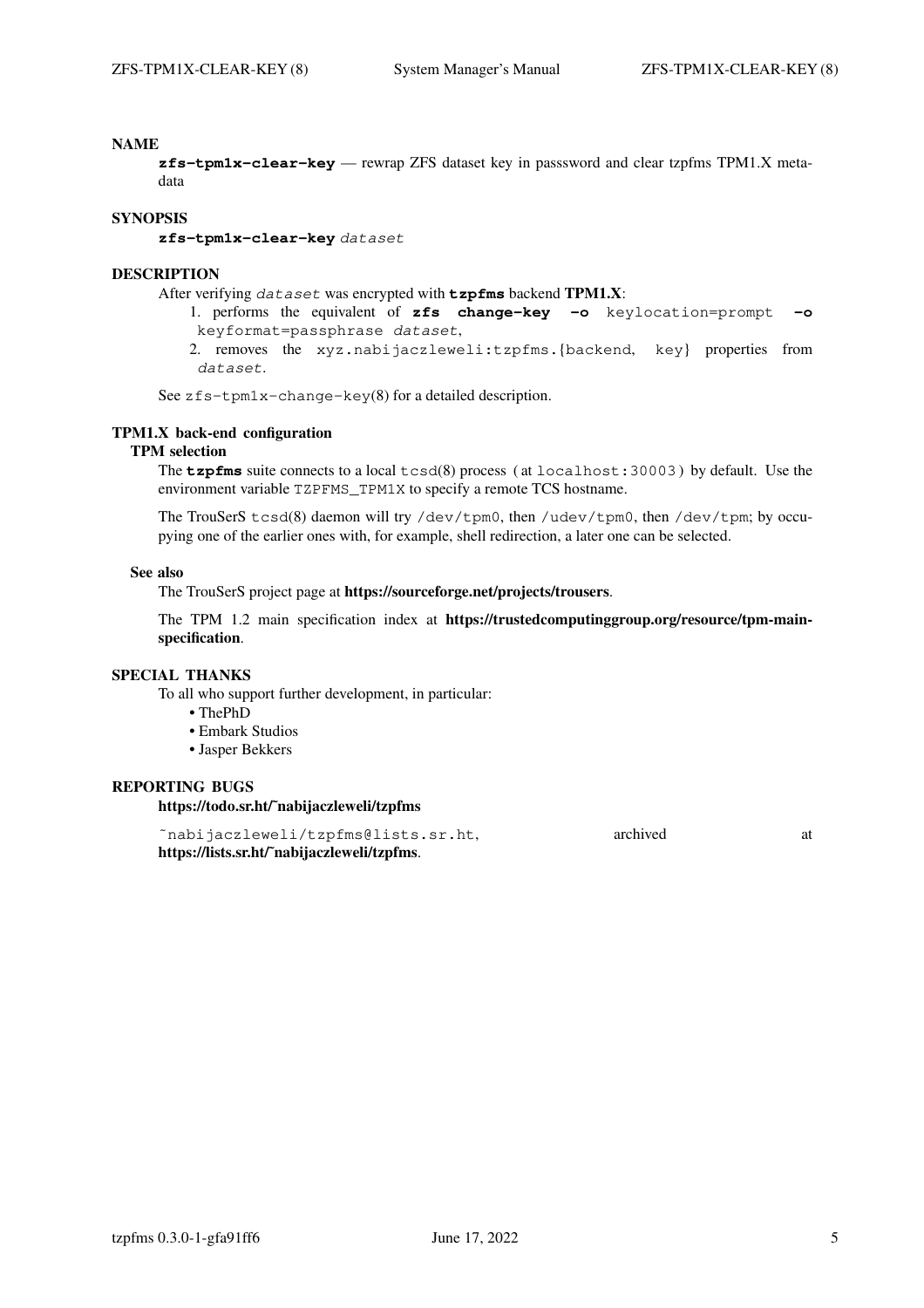**zfs-tpm1x-load-key** — load TPM1.X-encrypted ZFS dataset key

#### **SYNOPSIS**

**zfs-tpm1x-load-key** [ **−n**] dataset

#### **DESCRIPTION**

After verifying dataset was encrypted with **tzpfms** backend **TPM1.X** will unseal the key and load it into dataset.

The user is first prompted for the SRK passphrase, set when taking ownership, if not "well-known" (all zeroes); then for the additional passphrase, set when creating the key, if one was set.

See zfs-tpm1x-change-key(8) for a detailed description.

## **OPTIONS**

**−n**

Do a no-op/dry run, can be used even if the key is already loaded. Equivalent to **zfs load-key**'s **−n** option.

#### **ENVIRONMENT VARIABLES**

TZPFMS\_PASSPHRASE\_HELPER

By default, passphrases are prompted for and read in on the standard output and input streams. If TZPFMS\_PASSPHRASE\_HELPER is set and nonempty, it will be run via /bin/**sh −c** to provide each passphrase, instead.

The standard output stream of the helper is tied to an anonymous file and used in its entirety as the passphrase, except for a trailing new-line, if any. The arguments are:

- \$1 Pre-formatted noun phrase with all the information below, for use as a prompt
- \$2 Either the dataset name or the element of the TPM hierarchy being prompted for
- \$3 "new" if this is for a new passphrase, otherwise blank
- \$4 "again" if it's the second prompt for that passphrase, otherwise blank

If the helper doesn't exist ( the shell exits with **127** ), a diagnostic is issued and the normal prompt is used as fall-back. If it fails for any other reason, the prompting is aborted.

# **TPM1.X back-end configuration**

## **TPM selection**

The **tzpfms** suite connects to a local tcsd(8) process ( at localhost:30003 ) by default. Use the environment variable TZPFMS TPM1X to specify a remote TCS hostname.

The TrouSerS tcsd(8) daemon will try /dev/tpm0, then /udev/tpm0, then /dev/tpm; by occupying one of the earlier ones with, for example, shell redirection, a later one can be selected.

## **See also**

The TrouSerS project page at **https://sourceforge.net/projects/trousers**.

The TPM 1.2 main specification index at **https://trustedcomputinggroup.org/resource/tpm-mainspecification**.

## **SPECIAL THANKS**

To all who support further development, in particular:

- **•** ThePhD
- **•** Embark Studios
- **•** Jasper Bekkers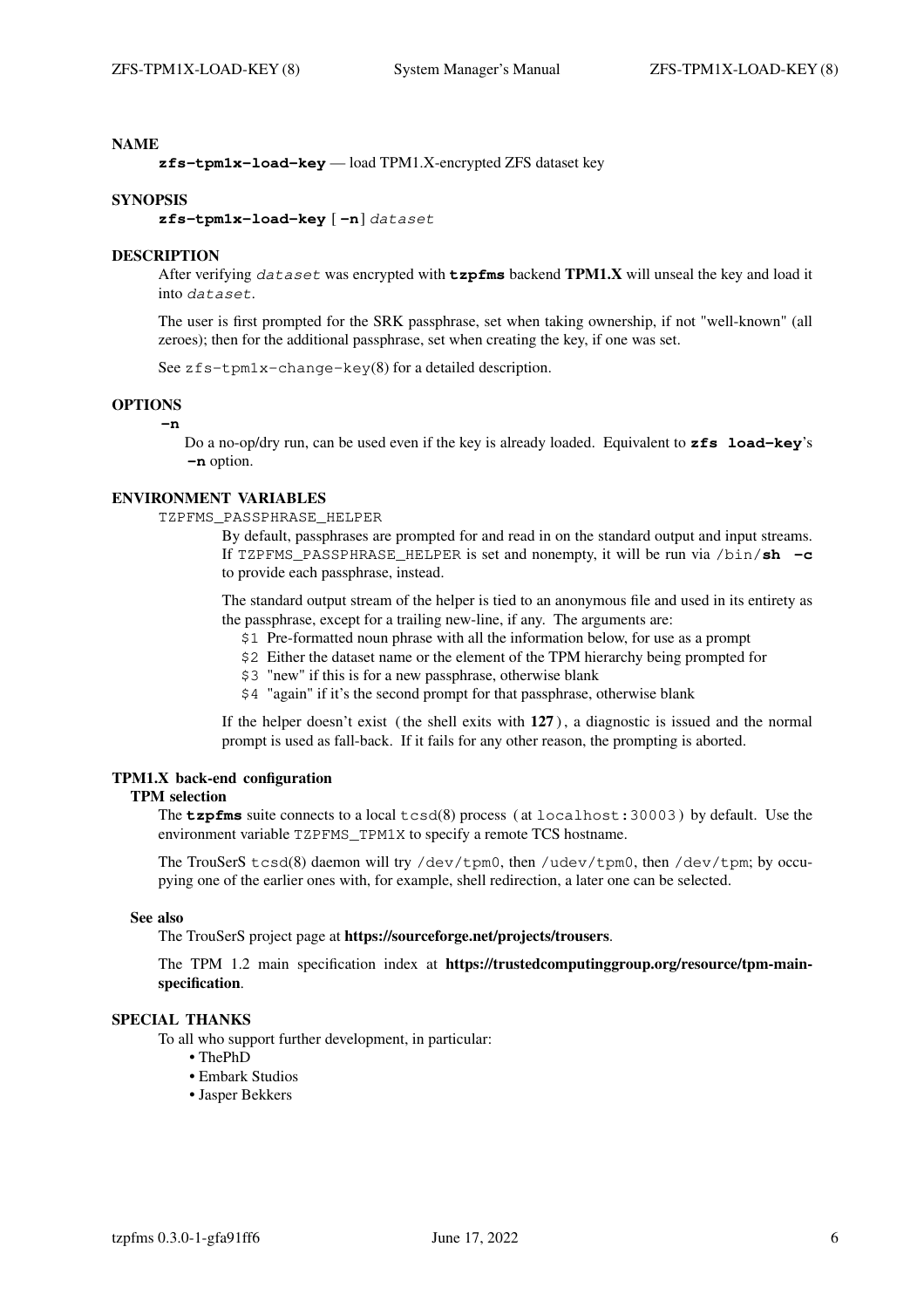# **REPORTING BUGS**

**https://todo.sr.ht/˜nabijaczleweli/tzpfms**

| ~nabijaczleweli/tzpfms@lists.sr.ht,         | archived |  |
|---------------------------------------------|----------|--|
| https://lists.sr.ht/~nabijaczleweli/tzpfms. |          |  |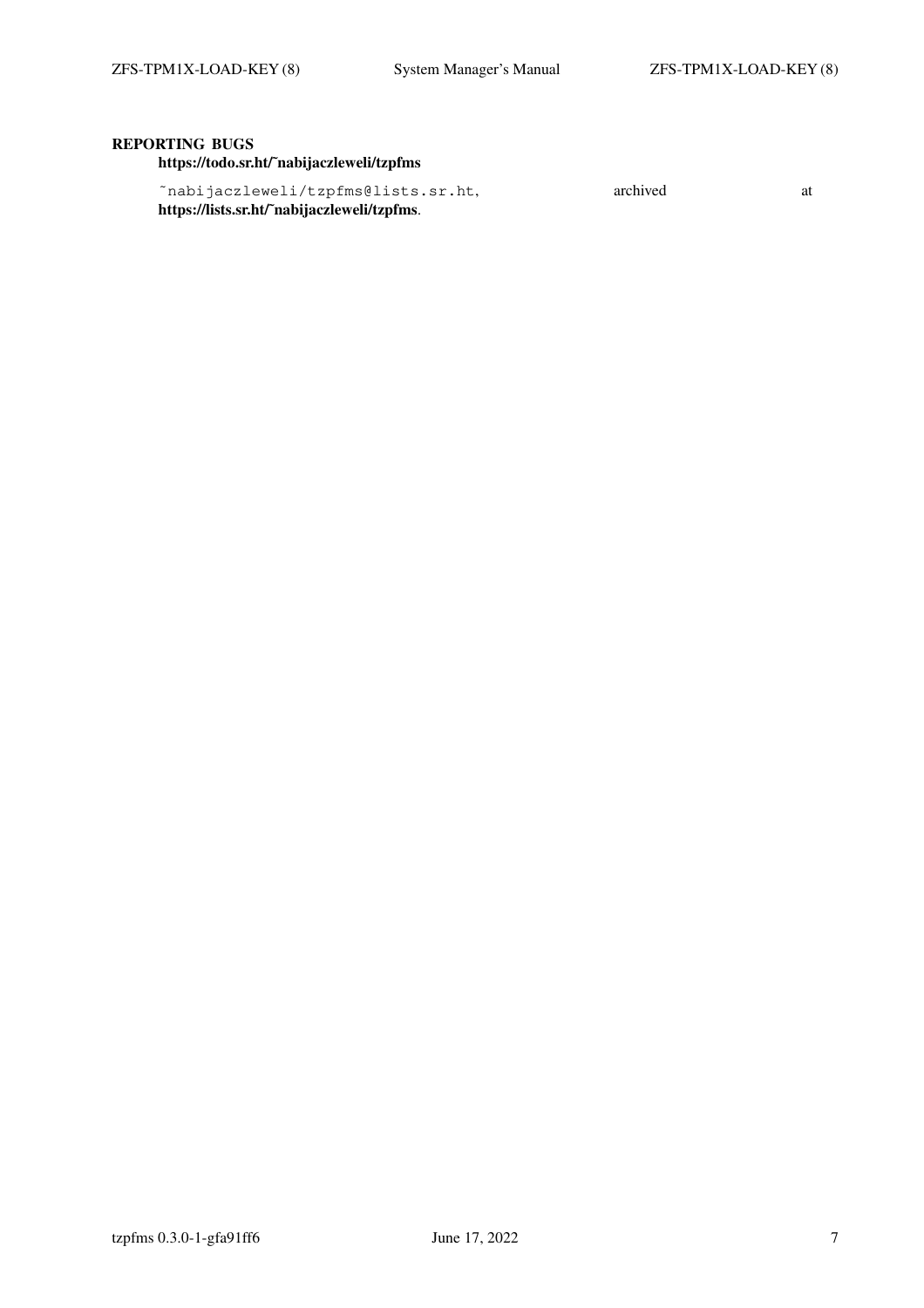**zfs-tpm2-change-key** — change ZFS dataset key to one stored on the TPM

#### **SYNOPSIS**

```
zfs-tpm2-change-key [ −b backup-file] [ −P
                      algorithm:PCR[,PCR]...[+algorithm:PCR[,PCR]...]... [ −A]]
                      dataset
```
#### **DESCRIPTION**

To normalise dataset, **zfs-tpm2-change-key** will open its encryption root in its stead. **zfs-tpm2-change-key** will *never* create or destroy encryption roots; use zfs-change-key(8) for that.

First, a connection is made to the TPM, which *must* be TPM-2.0-compatible.

If dataset was previously encrypted with **tzpfms** and the **TPM2** back-end was used, the previous key will be freed from the TPM. Otherwise, or in case of an error, data required for manual intervention will be printed to the standard error stream.

Next, a new wrapping key is generated on the TPM, optionally backed up ( see **OPTIONS**), and sealed to a persistent object on the TPM under the owner hierarchy; if there is a passphrase set on the owner hierarchy, the user is prompted for it; the user is always prompted for an optional passphrase to protect the sealed object with.

The following properties are set on dataset:

- **•** xyz.nabijaczleweli:tzpfms.backend=**TPM2**
- **•** xyz.nabijaczleweli:tzpfms.key=persistent-object-ID[**;** algorithm**:**PCR[**,**PCR]...[**+**algorithm**:**PCR[**,**PCR] . . .] . . .]

tzpfms.backend identifies this dataset for work with **TPM2**-back-ended **tzpfms** tools ( namely  $zfs-tom2-channel-\text{chance}-\text{key}(8), zfs-tom2-load-\text{key}(8), and zfs-tom2-clear-\text{key}(8)).$ 

tzpfms.key is an integer representing the sealed object, optionally followed by a semicolon and PCR list as specified with **−P**, normalised to be **tpm-tools**-toolchain-compatible; if needed, it can be passed to **tpm2\_unseal −c** \${tzpfms.key**%%**;∗} with **−p** "str:\${passphrase}" or **−p** "pcr:\${tzpfms.key**#**∗;}", as the case may be, or equivalent, for back-up ( see **OPTIONS**). If you have a sealed key you can access with that or equivalent tool and set both of these properties, it will funxion seamlessly.

Finally, the equivalent of **zfs change-key −o** keylocation=prompt **−o** keyformat=raw dataset is performed with the new key. If an error occurred, best effort is made to clean up the persistent object and properties, or to issue a note for manual intervention into the standard error stream.

A final verification should be made by running **zfs-tpm2-load-key −n** dataset. If that command succeeds, all is well, but otherwise the dataset can be manually rolled back to a passphrase with **zfs-tpm2-clear-key** dataset ( or, if that fails to work, **zfs change-key −o** keyformat=passphrase dataset ), and you are hereby asked to report a bug, please.

**zfs-tpm2-clear-key** dataset can be used to free the TPM persistent object and go back to using a passphrase.

#### **OPTIONS**

**−b** backup-file

Save a back-up of the key to backup-file, which must not exist beforehand. This back-up *must* be stored securely, off-site. In case of a catastrophic event, the key can be loaded by running

**zfs load-key** dataset < backup-file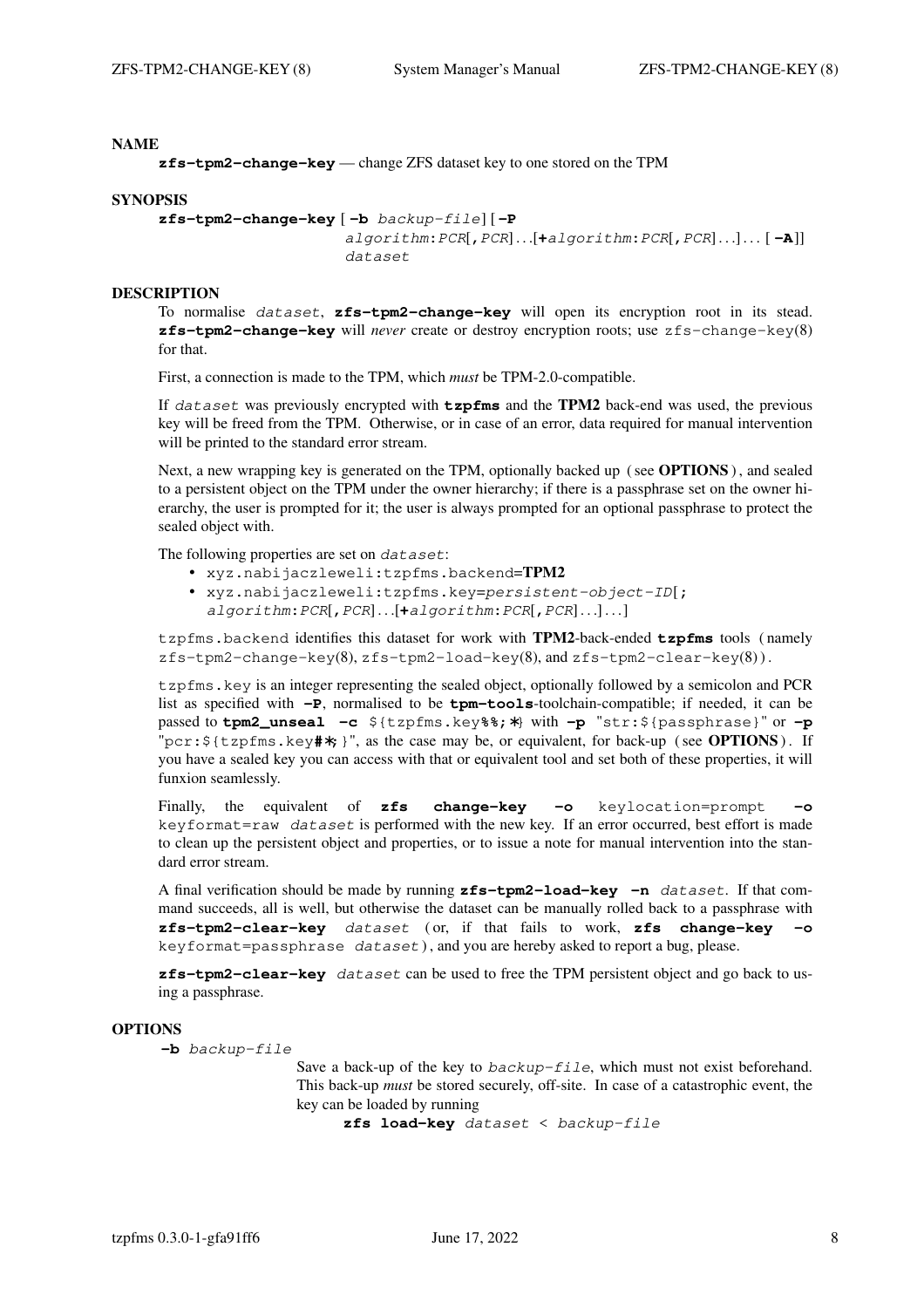**−P** algorithm**:**PCR[**,**PCR]...[**+**algorithm**:**PCR[**,**PCR] . . .] . . .

Bind the key to space- or comma-separated PCRs within their corresponding hashing  $a$ lgorithm — if they change, the wrapping key will not be able to be unsealed. There are **24** PCRs, numbered **0**..**23**.

algorithm may be any of case-insensitive "**sha1**", "**sha256**", "**sha384**", "**sha512**", "**sm3\_256**", "**sm3-256**", "**sha3\_256**", "**sha3-256**", "**sha3\_384**", "**sha3-384**", "**sha3\_512**", or "**sha3-512**", and must be supported by the TPM.

**−A** With **−P**, also prompt for a passphrase. This is skipped by default because the passphrase is *OR*ed with the PCR policy—the wrapping key can be unsealed *either* passphraseless with the right PCRs *or* with the passphrase, and this is usually not the intent.

## **ENVIRONMENT VARIABLES**

TZPFMS\_PASSPHRASE\_HELPER

By default, passphrases are prompted for and read in on the standard output and input streams. If TZPFMS\_PASSPHRASE\_HELPER is set and nonempty, it will be run via /bin/**sh −c** to provide each passphrase, instead.

The standard output stream of the helper is tied to an anonymous file and used in its entirety as the passphrase, except for a trailing new-line, if any. The arguments are:

- \$1 Pre-formatted noun phrase with all the information below, for use as a prompt
- \$2 Either the dataset name or the element of the TPM hierarchy being prompted for
- \$3 "new" if this is for a new passphrase, otherwise blank
- \$4 "again" if it's the second prompt for that passphrase, otherwise blank

If the helper doesn't exist ( the shell exits with **127** ), a diagnostic is issued and the normal prompt is used as fall-back. If it fails for any other reason, the prompting is aborted.

## **TPM2 back-end configuration**

#### **Environment variables**

TSS2\_LOG Any of: **NONE**, **ERROR**, **WARNING**, **INFO**, **DEBUG**, **TRACE**. Default: **WARNING**.

#### **TPM selection**

The library **libtss2-tcti-default.so** can be linked to any of the libtss2-tcti-∗.so libraries to select the default, otherwise /dev/tpmrm0, then /dev/tpm0, then localhost:2321 will be tried, in order (see ESYS  $CONTEXT(3)$ ).

#### **See also**

The tpm2-tss git repository at **https://github.com/tpm2-software/tpm2-tss** and the documentation at **https://tpm2-tss.readthedocs.io**.

The TPM 2.0 specifications, mainly at **https://trustedcomputinggroup.org/resource/tpm-libraryspecification/**, **https://trustedcomputinggroup.org/wp-content/uploads/TPM-Rev-2.0-Part-1-Architecture-01.38.pdf**, and related pages.

## **SPECIAL THANKS**

To all who support further development, in particular:

- **•** ThePhD
- **•** Embark Studios
- **•** Jasper Bekkers

### **REPORTING BUGS**

## **https://todo.sr.ht/˜nabijaczleweli/tzpfms**

| "nabijaczleweli/tzpfms@lists.sr.ht,         | archived |  |
|---------------------------------------------|----------|--|
| https://lists.sr.ht/~nabijaczleweli/tzpfms. |          |  |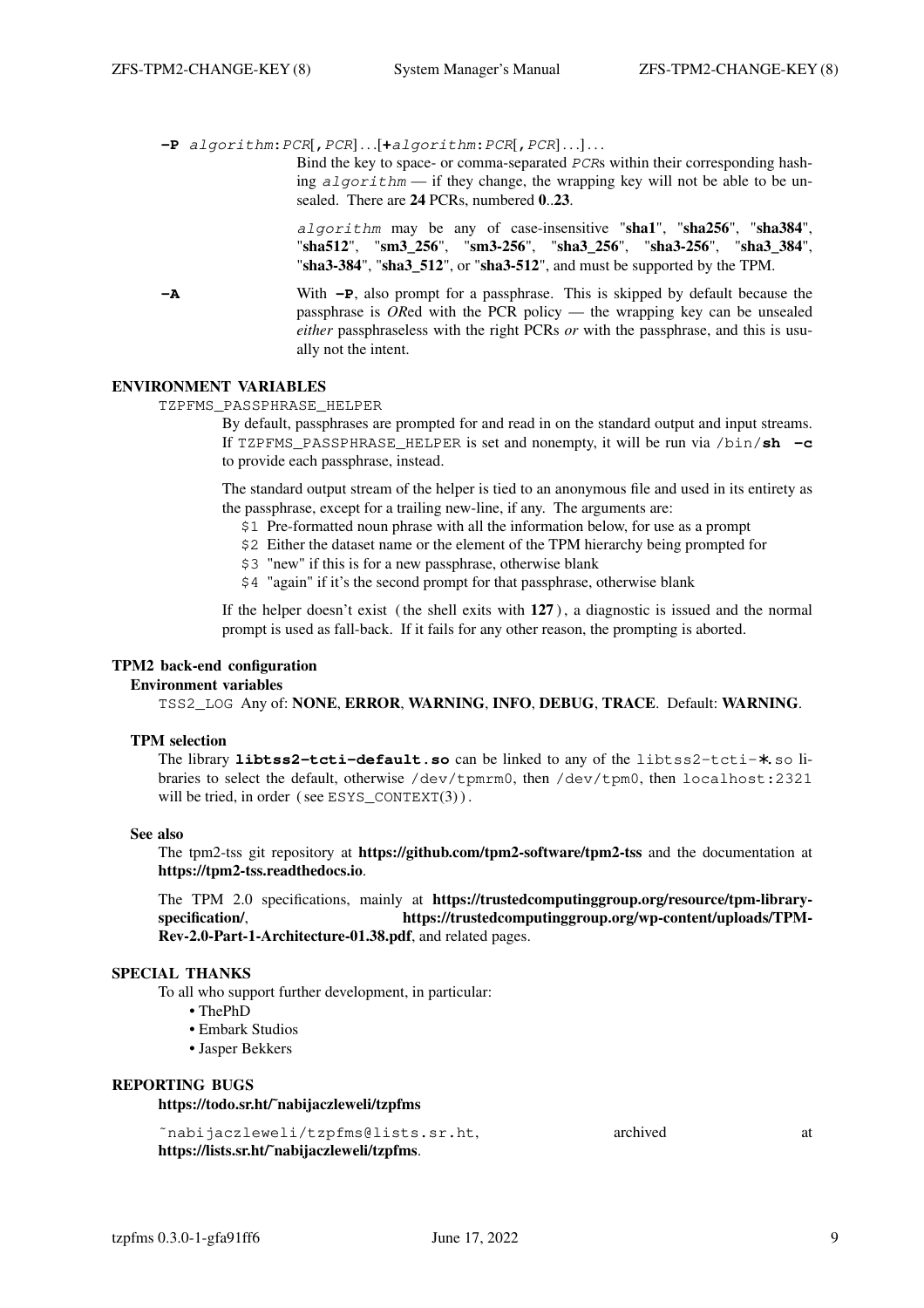## **SEE ALSO**

tpm2\_unseal(1)

PCR allocations:

**https://wiki.archlinux.org/title/Trusted\_Platform\_Module#Accessing\_PCR\_registers** and **https://trustedcomputinggroup.org/wp-content/uploads/PC-**

**ClientSpecific\_Platform\_Profile\_for\_TPM\_2p0\_Systems\_v51.pdf**, Section 2.3.4 "PCR Usage", Table 1.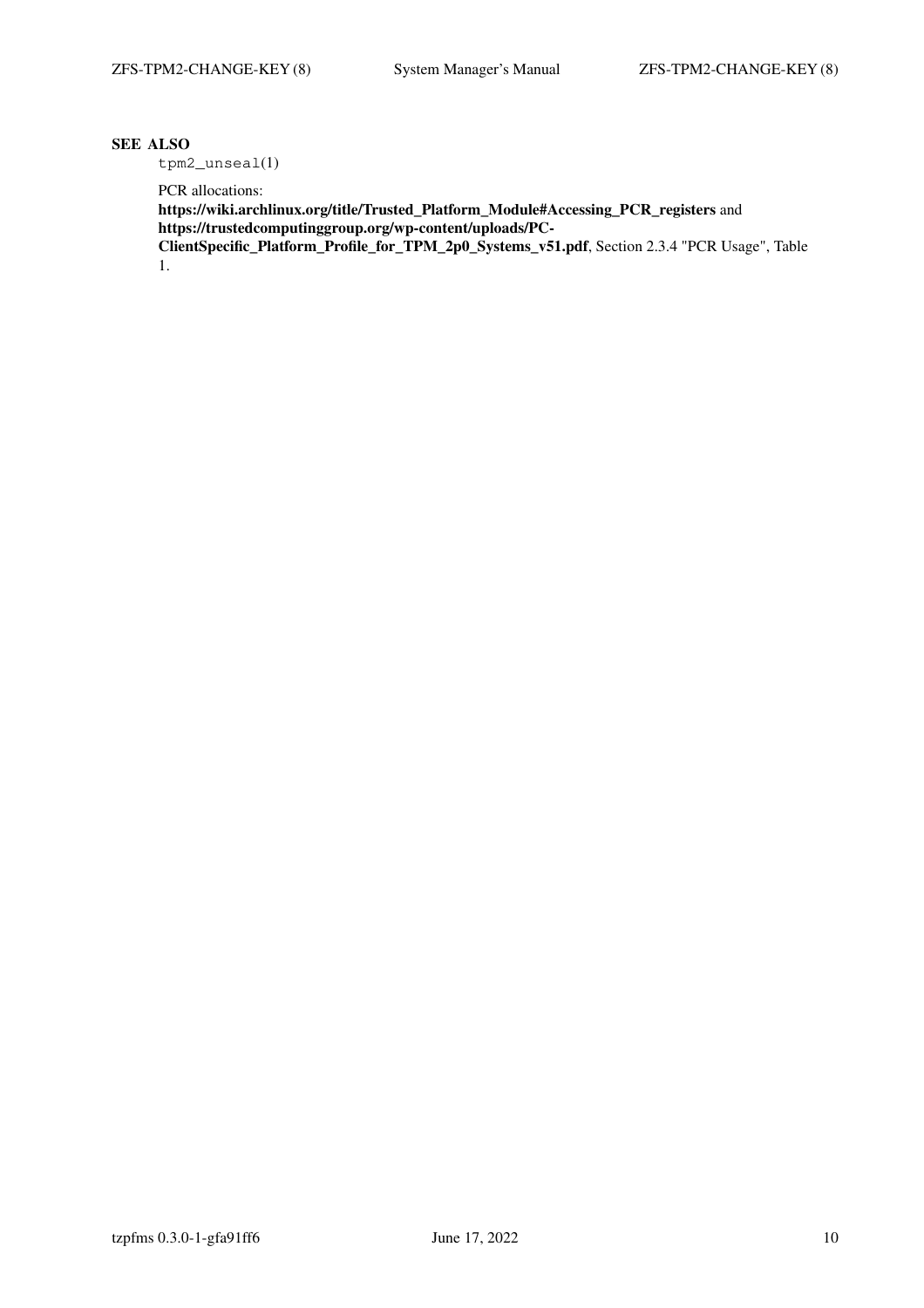**zfs-tpm2-clear-key** — rewrap ZFS dataset key in passsword and clear tzpfms TPM2 metadata

#### **SYNOPSIS**

**zfs-tpm2-clear-key** dataset

## **DESCRIPTION**

After verifying dataset was encrypted with **tzpfms** backend **TPM2**:

- 1. performs the equivalent of **zfs change-key −o** keylocation=prompt **−o** keyformat=passphrase dataset,
- 2. frees the sealed key previously used to encrypt dataset,
- 3. removes the xyz.nabijaczleweli:tzpfms.{backend, key} properties from dataset.

See zfs-tpm2-change-key(8) for a detailed description.

## **ENVIRONMENT VARIABLES**

TZPFMS\_PASSPHRASE\_HELPER

By default, passphrases are prompted for and read in on the standard output and input streams. If TZPFMS\_PASSPHRASE\_HELPER is set and nonempty, it will be run via /bin/**sh −c** to provide each passphrase, instead.

The standard output stream of the helper is tied to an anonymous file and used in its entirety as the passphrase, except for a trailing new-line, if any. The arguments are:

- \$1 Pre-formatted noun phrase with all the information below, for use as a prompt
- \$2 Either the dataset name or the element of the TPM hierarchy being prompted for
- \$3 "new" if this is for a new passphrase, otherwise blank
- \$4 "again" if it's the second prompt for that passphrase, otherwise blank

If the helper doesn't exist ( the shell exits with **127** ), a diagnostic is issued and the normal prompt is used as fall-back. If it fails for any other reason, the prompting is aborted.

## **TPM2 back-end configuration**

## **Environment variables**

TSS2\_LOG Any of: **NONE**, **ERROR**, **WARNING**, **INFO**, **DEBUG**, **TRACE**. Default: **WARNING**.

#### **TPM selection**

The library **libtss2-tcti-default.so** can be linked to any of the libtss2-tcti-∗.so libraries to select the default, otherwise /dev/tpmrm0, then /dev/tpm0, then localhost:2321 will be tried, in order (see ESYS  $CONF(T(3))$ .

#### **See also**

The tpm2-tss git repository at **https://github.com/tpm2-software/tpm2-tss** and the documentation at **https://tpm2-tss.readthedocs.io**.

The TPM 2.0 specifications, mainly at **https://trustedcomputinggroup.org/resource/tpm-libraryspecification/**, **https://trustedcomputinggroup.org/wp-content/uploads/TPM-Rev-2.0-Part-1-Architecture-01.38.pdf**, and related pages.

## **SPECIAL THANKS**

To all who support further development, in particular:

- **•** ThePhD
- **•** Embark Studios
- **•** Jasper Bekkers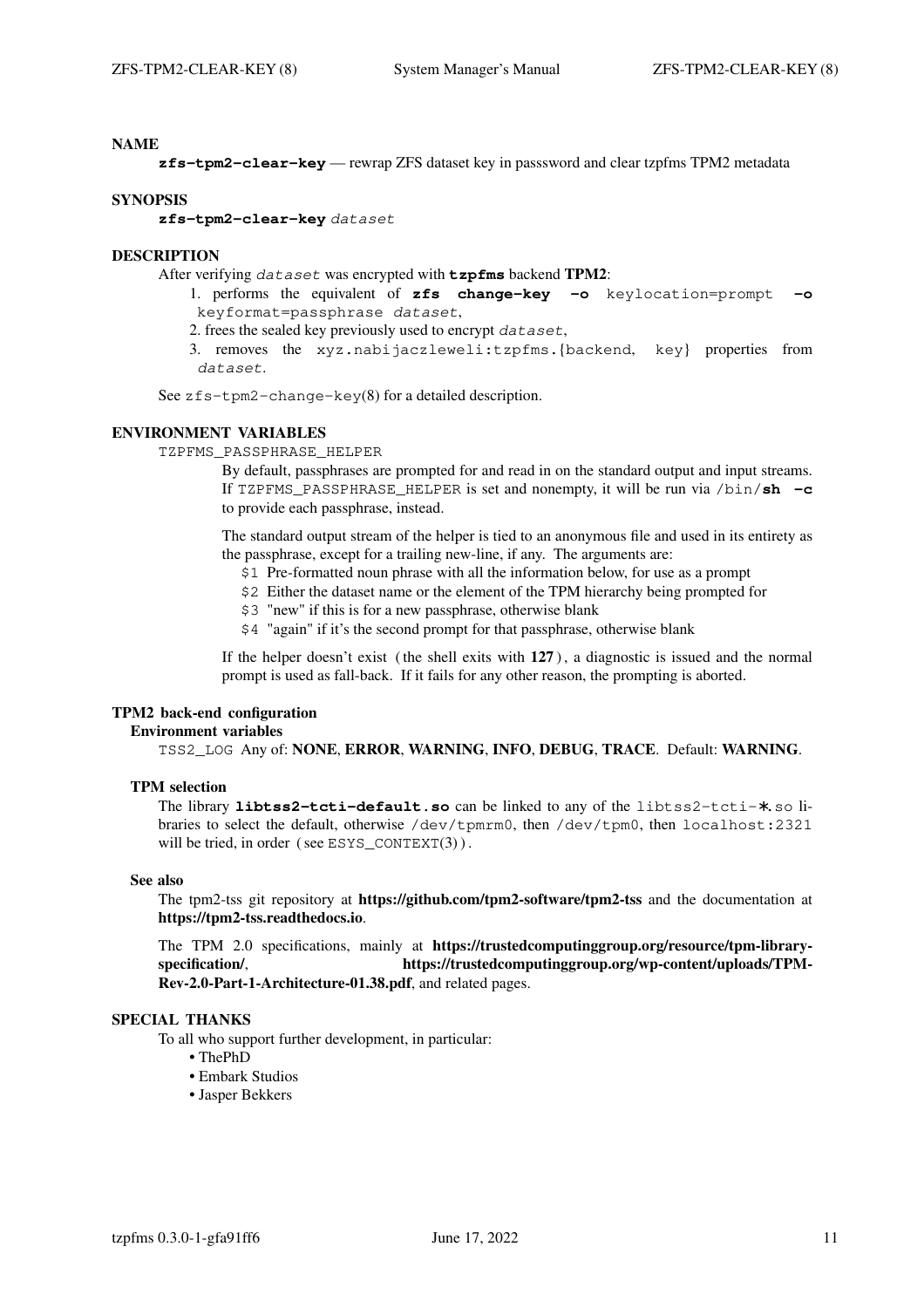# **REPORTING BUGS**

**https://todo.sr.ht/˜nabijaczleweli/tzpfms**

| ~nabijaczleweli/tzpfms@lists.sr.ht,         | archived |  |
|---------------------------------------------|----------|--|
| https://lists.sr.ht/~nabijaczleweli/tzpfms. |          |  |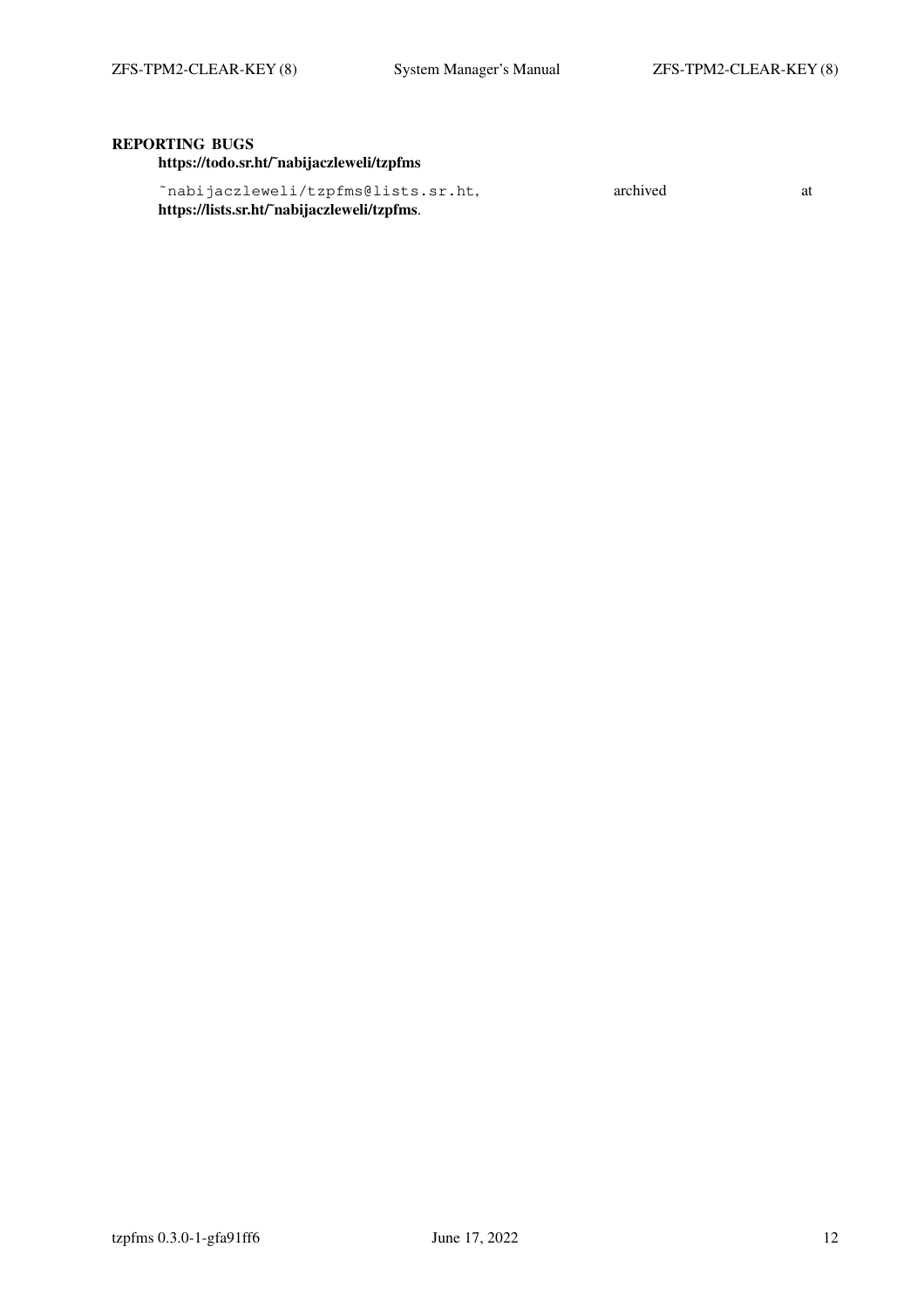**zfs-tpm2-load-key** — load TPM2-encrypted ZFS dataset key

#### **SYNOPSIS**

**zfs-tpm2-load-key** [ **−n**] dataset

#### **DESCRIPTION**

After verifying dataset was encrypted with **tzpfms** backend **TPM2**, unseals the key and loads it into dataset.

The user is prompted for the additional passphrase, set when creating the key, if one was set.

See zfs-tpm2-change-key(8) for a detailed description.

# **OPTIONS**

**−n**

Do a no-op/dry run, can be used even if the key is already loaded. Equivalent to **zfs load-key**'s **−n** option.

## **ENVIRONMENT VARIABLES**

TZPFMS\_PASSPHRASE\_HELPER

By default, passphrases are prompted for and read in on the standard output and input streams. If TZPFMS\_PASSPHRASE\_HELPER is set and nonempty, it will be run via /bin/**sh −c** to provide each passphrase, instead.

The standard output stream of the helper is tied to an anonymous file and used in its entirety as the passphrase, except for a trailing new-line, if any. The arguments are:

- \$1 Pre-formatted noun phrase with all the information below, for use as a prompt
- \$2 Either the dataset name or the element of the TPM hierarchy being prompted for
- \$3 "new" if this is for a new passphrase, otherwise blank
- \$4 "again" if it's the second prompt for that passphrase, otherwise blank

If the helper doesn't exist ( the shell exits with **127** ), a diagnostic is issued and the normal prompt is used as fall-back. If it fails for any other reason, the prompting is aborted.

#### **TPM1.X back-end configuration**

## **TPM selection**

The **tzpfms** suite connects to a local tcsd(8) process ( at localhost:30003 ) by default. Use the environment variable TZPFMS\_TPM1X to specify a remote TCS hostname.

The TrouSerS tcsd(8) daemon will try /dev/tpm0, then /udev/tpm0, then /dev/tpm; by occupying one of the earlier ones with, for example, shell redirection, a later one can be selected.

## **See also**

The TrouSerS project page at **https://sourceforge.net/projects/trousers**.

The TPM 1.2 main specification index at **https://trustedcomputinggroup.org/resource/tpm-mainspecification**.

## **SPECIAL THANKS**

To all who support further development, in particular:

**•** ThePhD

- **•** Embark Studios
- **•** Jasper Bekkers

# **REPORTING BUGS https://todo.sr.ht/˜nabijaczleweli/tzpfms**